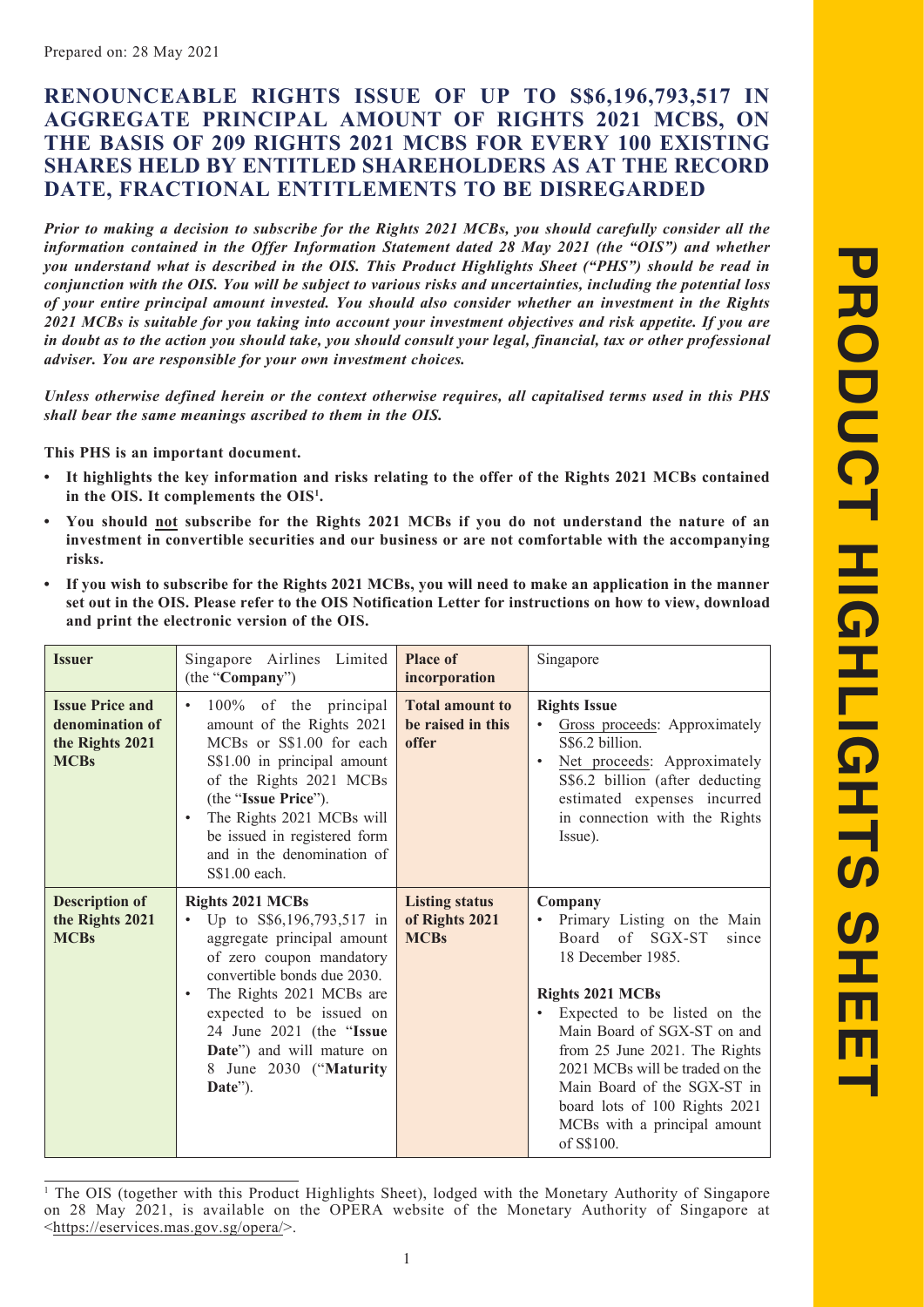|                                                                                                          | Unless previously redeemed<br>or purchased and cancelled,<br>the Company shall redeem<br>the Rights 2021 MCBs on the<br>Maturity Date by mandatorily<br>converting the Rights 2021<br>MCBs into Rights 2021<br>MCB Conversion Shares on<br>the Maturity Date. Upon such<br>mandatory conversion, Rights<br>2021 MCB Holders will<br>receive Rights 2021 MCB<br>Conversion Shares and will<br>not be repaid in cash.<br>See "Key Features of the Rights"<br>2021 MCBs" below for more<br>information on the Rights 2021<br>MCBs. |                                     | The listing of the Rights 2021<br>MCBs on the Main Board of the<br>SGX-ST is subject to there being<br>a sufficient spread of holdings<br>of the Rights 2021 MCBs to<br>provide for an orderly market in<br>the Rights 2021 MCBs.<br>Rights 2021 MCB Conversion<br><b>Shares</b><br>The<br>SGX-ST has granted<br>approval-in-principle for the<br>listing of, and quotation for,<br>among others, the Rights 2021<br>MCB Conversion Shares on the<br>Main Board of the SGX-ST. |
|----------------------------------------------------------------------------------------------------------|---------------------------------------------------------------------------------------------------------------------------------------------------------------------------------------------------------------------------------------------------------------------------------------------------------------------------------------------------------------------------------------------------------------------------------------------------------------------------------------------------------------------------------|-------------------------------------|--------------------------------------------------------------------------------------------------------------------------------------------------------------------------------------------------------------------------------------------------------------------------------------------------------------------------------------------------------------------------------------------------------------------------------------------------------------------------------|
| <b>Sole Lead</b><br><b>Manager for the</b><br><b>Rights Issue</b>                                        | DBS Bank Ltd.                                                                                                                                                                                                                                                                                                                                                                                                                                                                                                                   | <b>Underwriter</b>                  | The Rights Issue is not underwritten<br>in view of the Undertaking.                                                                                                                                                                                                                                                                                                                                                                                                            |
| Credit rating of<br><b>Issuer/the Rights</b><br>2021 MCBs and<br><b>Credit Rating</b><br><b>Agencies</b> | The Company and the Rights<br>2021 MCBs are not rated. This<br>means that no independent<br>assessment by a credit rating<br>agency of the default risk of the<br>Company and the Rights 2021<br>MCBs has been made.                                                                                                                                                                                                                                                                                                            | Trustee/<br><b>Registrar/Agents</b> | <b>Rights 2021 MCBs</b><br>Trustee: HSBC Institutional Trust<br>Services (Singapore) Limited<br>Principal Paying and Conversion<br>Agent, Registrar and Transfer<br>Agent: The Hongkong and<br>Shanghai Banking Corporation<br>Limited, Singapore Branch                                                                                                                                                                                                                       |

# **INVESTMENT SUITABILITY**

# **WHO IS THE INVESTMENT SUITABLE FOR?**

The Rights 2021 MCBs are only suitable for you if you:

- are comfortable investing in hybrid securities that combine the features of both debt and equity and as such are prepared to accept risks higher than those normally associated with plain vanilla bonds;
- are prepared to rank lower in priority compared to holders of secured creditors in an insolvency situation;
- accept that you will not receive any coupon payments in respect of the Rights 2021 MCBs;
- accept that the Rights 2021 MCBs may only be redeemed at the option of the Company;
- accept that (unless previously redeemed or purchased) the Rights 2021 MCBs will be mandatorily converted into Rights 2021 MCB Conversion Shares on the Maturity Date, upon which you will receive Rights 2021 MCB Conversion Shares and will not be repaid in cash. The prevailing market price of the Shares may be substantially lower than the Conversion Price in effect at the Maturity Date; and
- accept that the Rights 2021 MCBs will not be converted into Rights 2021 MCB Conversion Shares at any time before the Maturity Date.

There are further risks associated with the Rights 2021 MCBs. See "**Risk Factors**" in the OIS and in particular, "**Risks Relating to an Investment in the Rights, the Rights 2021 MCBs and the Rights 2021 MCB Conversion Shares**" on pages 34 to 53 of the OIS for a summary of the risks associated with, among others, the Rights 2021 MCBs. The considerations and risks referred to above are not exhaustive.

Further Information

For more information on the risks associated with the Rights 2021 MCBs and for more information on investment suitability, see "**Risk Factors**" in the OIS and in particular, "**Risks Relating to an Investment in the Rights, the Rights 2021 MCBs and the Rights 2021 MCB Conversion Shares**" on pages 34 to 53 of the OIS.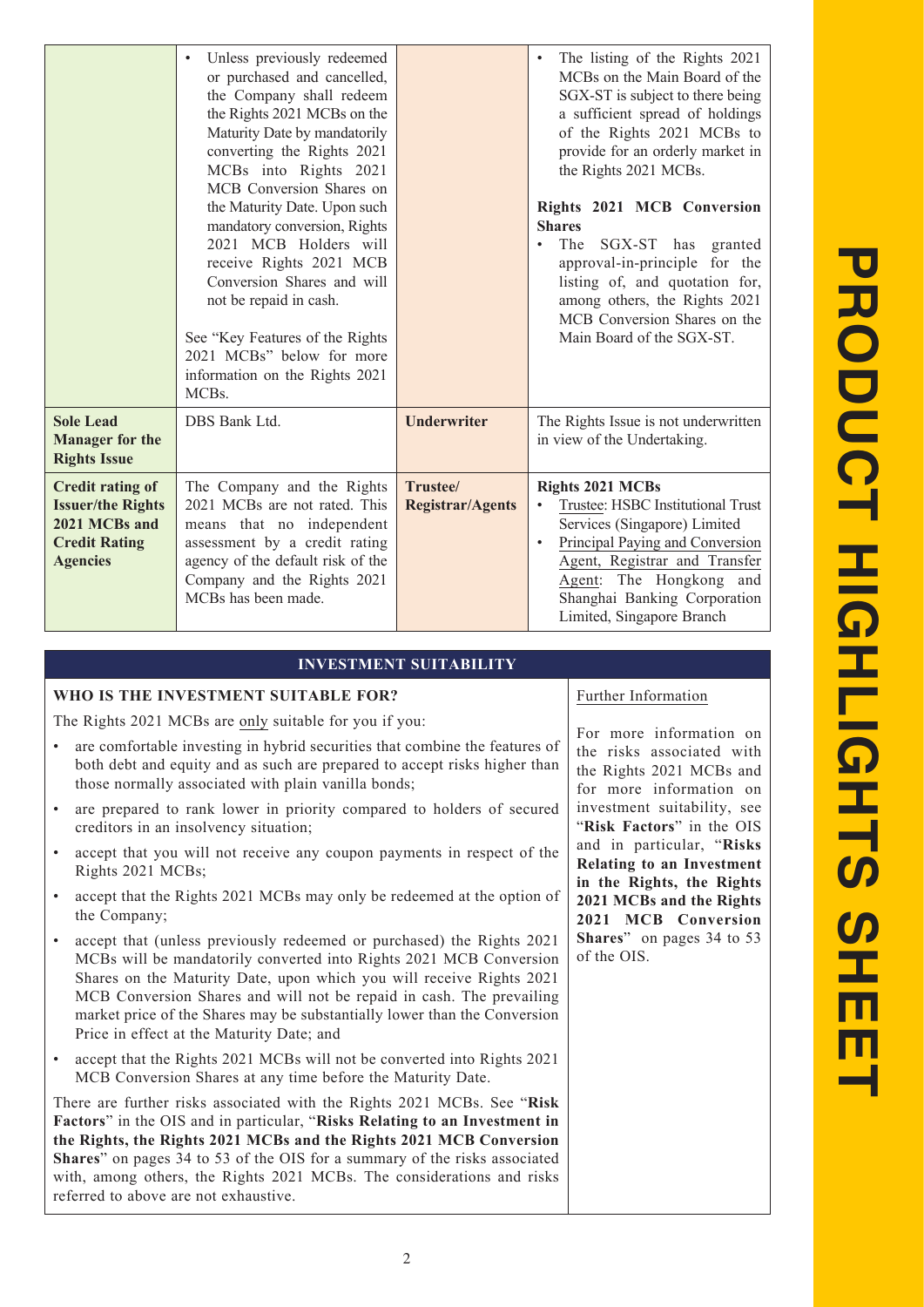# **KEY FEATURES**

#### **BACKGROUND INFORMATION ON THE ISSUER**

#### **WHO ARE YOU INVESTING IN?**

Singapore Airlines was incorporated in the Republic of Singapore on 28 January 1972. The Group provides commercial airline services to destinations in Asia, the United States of America, Australia, Europe, the Middle East, Africa, and New Zealand from its hub at Singapore's Changi Airport. The principal activities of the Group consist of passenger and cargo air transportation, engineering services, training of pilots, air charters and tour wholesaling and related activities, which are carried out through Singapore Airlines and its major subsidiaries, namely, SilkAir, Budget Aviation Holdings (that operates under the "Scoot" brand) and SIAEC.

**Singapore Airlines**. Singapore Airlines focuses on its core airline business, with key stakes in airline-related services in order to maintain high quality and safety standards. Singapore Airlines also supplements its organic growth through partnerships and strategic stakes in other airlines, and related businesses that provide alternative sources of income.

**SIAEC**. SIAEC is an established maintenance, repair and overhaul ("**MRO**") partner to global airline customers, as well as aerospace equipment manufacturers in the Asia Pacific region. It provides line maintenance services at 30 airports strategically located across seven countries, and a suite of integrated MRO solutions on some of the most advanced and widely used commercial aircraft in the world.

**SilkAir**. SilkAir is a Singapore-based regional airline that serves destinations in the Asia Pacific region from its base at Singapore's Changi Airport. As the regional wing of Singapore Airlines, SilkAir extends the Group's footprint in the Asia Pacific by offering connections from Singapore to many diverse points in the region. The full integration of SilkAir into Singapore Airlines is on track and scheduled for completion in FY2021/22 and will enable flexible aircraft deployment within a single full-service brand across the network.

**Scoot**. Scoot, a Singapore-based low-cost carrier launched in 2012, merged with Tigerair Singapore in July 2017 and retained the Scoot brand. It has since become the leading Singapore-based low-cost carrier, offering both short and long-haul services around the Asia Pacific region and to Europe from its base in Changi Airport.

The Group's Substantial Shareholder is Temasek. As at the Latest Practicable Date, Temasek has a deemed and direct interest in approximately 55.73% of the Shares.

# **KEY FEATURES OF THE RIGHTS 2021 MCBS**

# **WHAT ARE YOU INVESTING IN?**

The Company is offering up to S\$6,196,793,517 in aggregate principal amount of Rights 2021 MCBs under the Rights Issue. The Issue Price is 100% of the principal amount of the Rights 2021 MCBs, or S\$1.00 for each S\$1.00 in principal amount of the Rights 2021 MCBs.

The Rights 2021 MCBs are zero coupon bonds. Rights 2021 MCB Holders will not receive any coupon payments in respect of the Rights 2021 MCBs.

The Rights 2021 MCBs may be redeemed at the option of the Company in whole or in part on every Semi-Annual Date at the relevant Accreted Principal Amount as at such Semi-Annual Date. In the case of a partial redemption of Rights 2021 MCBs, the Rights 2021 MCBs will be redeemed on a *pro-rata*  basis or selected by such other method, in such place as the Trustee shall approve and in such manner as the Trustee shall deem to be appropriate and fair. For the avoidance of doubt, the Rights 2021 MCBs are not redeemable at the option of a Rights 2021 MCB Holder.

For more information on the Group's business, see paragraph 8 of "**Part 4 – Key Information**" on pages 79 to 102 of the OIS.

See paragraph 1 of "**Part 2 – Identity of Directors, Advisers and Agents**" on page 71 of the OIS for more information on the Directors.

For more information on the Rights 2021 MCBs, see:

• "**Summary of the Rights Issue of Rights 2021 MCBs**" on pages 21 to 33 of the OIS; and

• "**Appendix A – Terms and Conditions of the Rights 2021 MCBs**" on pages A-1 to A-29 of the OIS.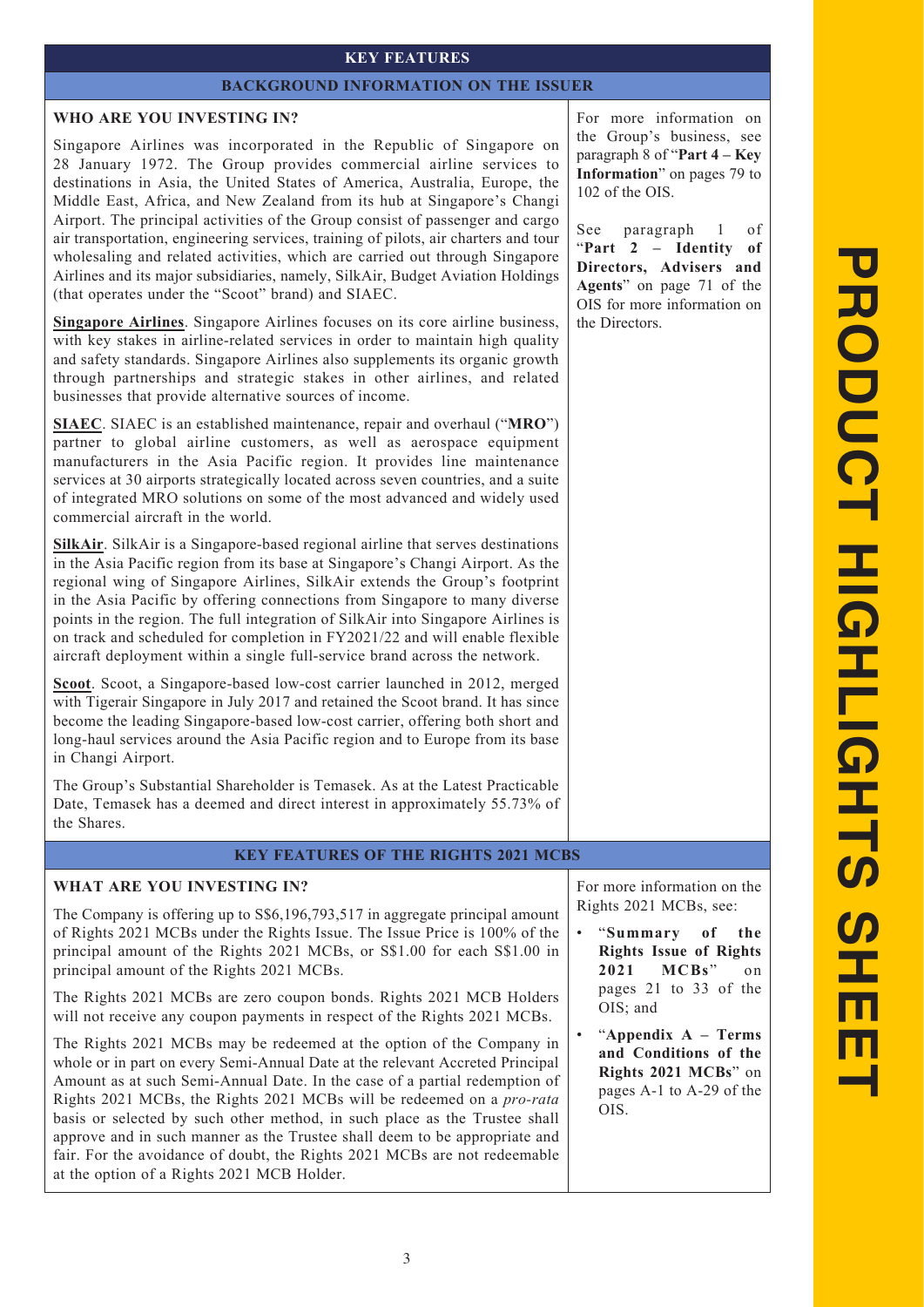Unless previously redeemed or purchased and cancelled, the Company shall redeem the Rights 2021 MCBs on the Maturity Date by mandatorily converting the Rights 2021 MCBs into Rights 2021 MCB Conversion Shares on the Maturity Date. Upon such mandatory conversion, Rights 2021 MCB Holders will receive Rights 2021 MCB Conversion Shares and will not be repaid in cash.

If an Event of Default has occurred and is continuing, the Trustee at its discretion may (but is not obliged to), and if so requested in writing by the holders of not less than 30 per cent. in principal amount of the Rights 2021 MCBs then outstanding or if so directed by an Extraordinary Resolution (as defined in the Trust Deed) of the Rights 2021 MCB Holders shall (subject to its rights under the Trust Deed to be indemnified and/or secured and/or pre-funded to its satisfaction by the Rights 2021 MCB Holders), give notice to the Company that the Rights 2021 MCBs are, and they shall accordingly thereby become, immediately due and repayable at the prevailing Accreted Principal Amount as at such date.

On the Maturity Date, the Rights 2021 MCBs will be converted into Rights 2021 MCB Conversion Shares at the Conversion Price, which is initially S\$4.84 per Share. The Conversion Price will be subject to adjustments under the following circumstances: (a) consolidation, subdivision, redesignation or reclassification in relation to the Shares which alters the number of Shares in issue; (b) capitalisation of profits or reserves; (c) capital distribution, dividends or Share repurchases (other than for the purposes of any Employee Share Scheme); (d) rights issues of Shares or options over Shares at less than 90% of the market price; (e) rights issues of other securities; (f) issues of Shares or options over Shares at less than 90% of the market price; (g) issues of securities which carry rights of conversion into, or exchange or subscription for Shares at a consideration per Share at less than 90% of the market price; (h) modifications of rights of conversion, exchange or subscription attaching to any other securities issued and which are convertible into Shares such that the consideration per Share is less than 90% of the market price; (i) issue of securities in the context of an offer to Shareholders; and (j) in events or circumstances not otherwise provided in the Terms and Conditions of the Rights 2021 MCBs, subject to, among others, the use by the Company of a leading independent investment bank of international repute (acting as expert) to determine if the adjustment is fair and reasonable, so as to restore the economic position of the Rights 2021 MCB Holders after the occurrence of such events or circumstances, to the same position as if the diluting effect of such events or circumstances had not occurred.

The Rights 2021 MCBs will constitute direct, unconditional, unsubordinated and unsecured obligations of the Company and shall at all times rank *pari passu* and without any preference or priority among themselves. The payment obligations of the Company under the Rights 2021 MCBs shall, save for such exceptions as may be provided by mandatory provisions of applicable law, at all times rank at least equally with all of its other present and future direct, unconditional, unsubordinated and unsecured obligations.

The Company's issued share capital comprises ordinary shares and one Special Share held by the Minister for Finance, and the Rights 2021 MCB Conversion Shares to be delivered following mandatory conversion on the Maturity Date will be delivered fully paid, ranking *pari passu* in all respects with the then existing Shares, save for any dividends, rights, allotments or other distributions, the record date for which falls before the date of registration of the Shares. Except as provided the section entitled "**Offering,**  Selling and Transfer Restrictions" in the OIS, there are no restrictions on the transferability of the Shares.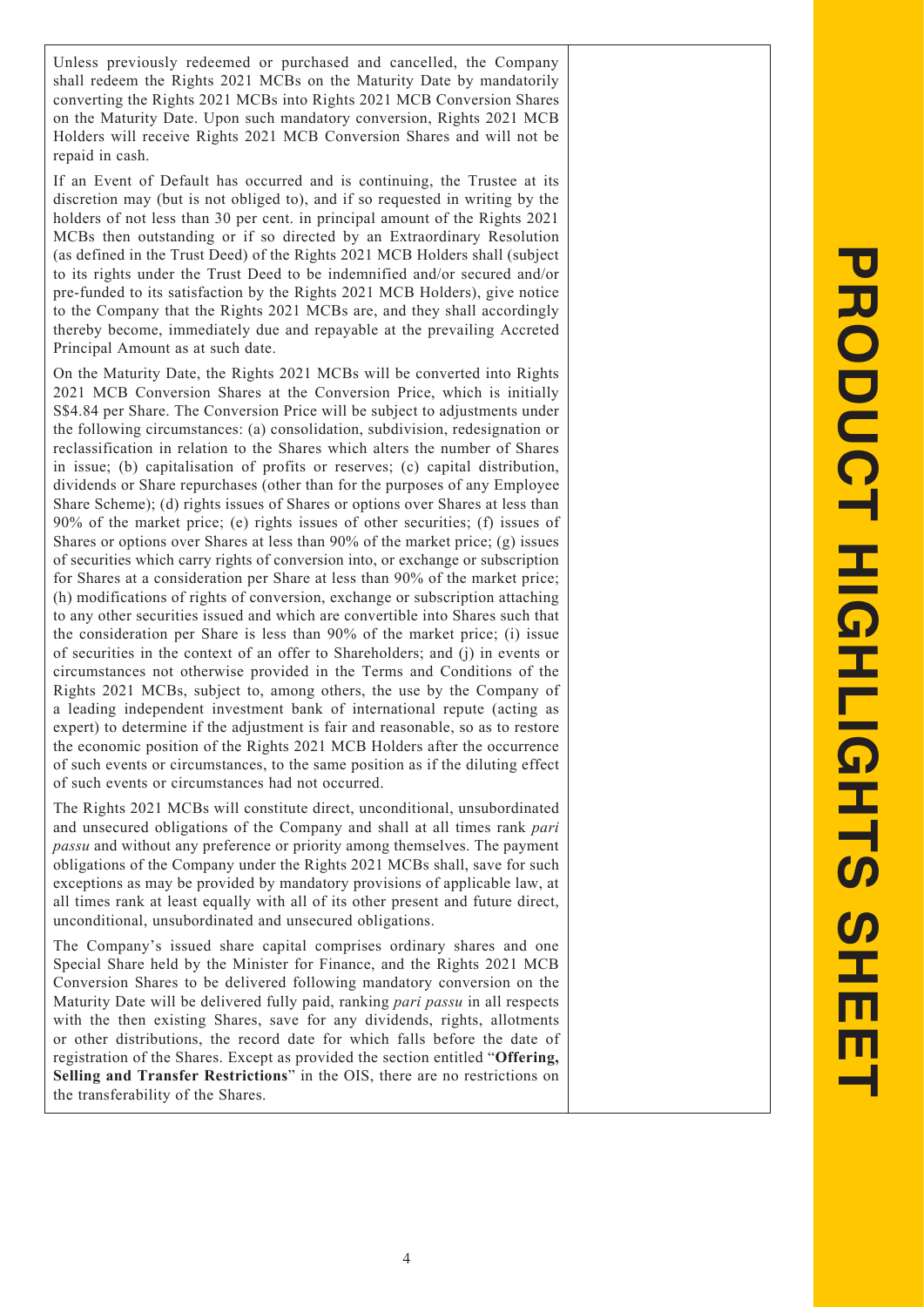#### **KEY FINANCIAL INFORMATION**

#### **Key profit and loss information**

|                                                                                                          | <b>The Group</b> |           |           |
|----------------------------------------------------------------------------------------------------------|------------------|-----------|-----------|
|                                                                                                          | FY2018/19        | FY2019/20 | FY2020/21 |
|                                                                                                          | (Audited)        | (Audited) | (Audited) |
| Revenue (S\$' million)                                                                                   | 16,323.2         | 15,975.9  | 3,815.9   |
| Profit/(Loss) before taxation<br>(S\$' million)                                                          | 868.6            | (220.2)   | (4,957.2) |
| Profit/(Loss) for the financial year<br>$(S\$ <sup>2</sup> million)                                      | 721.6            | (169.4)   | (4,283.4) |
| Profit/(Loss) attributable owners<br>of the Company (S\$' million)                                       | 682.7            | (212.0)   | (4,270.7) |
| <b>Proforma Impact to EPS</b>                                                                            | FY2018/19        | FY2019/20 | FY2020/21 |
| EPS before the Rights Issue and<br>conversion of the Convertible<br>Bonds <sup>(1)</sup> (cents)         | 36.2             | (11.2)    | (115.6)   |
| EPS after the Rights Issue<br>but before conversion of the<br>Convertible Bonds <sup>(2)</sup> (cents)   | 16.8             | (5.2)     | (72.8)    |
| EPS after the Rights Issue<br>assuming conversion of all the<br>Convertible Bonds <sup>(3)</sup> (cents) | 16.2             | (5.0)     | (71.0)    |

See paragraph 4 of "**Part 5 – Operating and Financial Review and Prospects**" on pages 104 to 108, as well as Appendices B, C and D of the OIS for more information on our financial performance, financial position and cash flows.

#### **Notes:**

- (1) The EPS for prior year comparatives in FY2018/19 and FY2019/20 are computed by applying a bonus factor to the weighted average number of Shares taking into account the 2020 Rights Issue, in accordance with IAS 33 *Earnings Per Share*. The bonus factor is derived from the division of fair value per Share immediately before the exercise of rights by the theoretical ex-rights fair value. The EPS for FY2020/21 is computed based on profit/(loss) attributable to Shareholders of the Company divided by weighted average number of Shares in issue less treasury Shares, assuming 1,304.6 million new Shares are allotted and issued on a weighted average basis upon conversion of all the Rights 2020 MCBs. On the basis of the foregoing, the weighted average number of Shares for FY2018/19, FY2019/20 and FY2020/21 are 1,884.9 million, 1,887.1 million and 3,694.7 million, respectively.
- (2) The proforma adjustments to EPS assume that 2,174.0 million Rights 2021 MCB Conversion Shares are allotted and issued upon conversion of the Rights 2021 MCBs on the first day of each of the respective financial years presented. In addition, the EPS for prior year comparatives in FY2018/19 and FY2019/20 are computed by applying a bonus factor to the weighted average number of Shares taking into account the 2020 Rights Issue, in accordance with IAS 33 *Earnings Per Share*. The bonus factor is derived from the division of fair value per Share immediately before the exercise of rights by the theoretical ex-rights fair value. The EPS for FY2020/21 is computed based on profit/(loss) attributable to Shareholders of the Company divided by the weighted average number of Shares in issue less treasury Shares, assuming 1,304.6 million new Shares are allotted and issued on a weighted average basis upon conversion of all the Rights 2020 MCBs. On the basis of the foregoing, the weighted average number of Shares for FY2018/19, FY2019/20 and FY2020/21 are  $4,058.8$  million,  $4,061.0$  million and  $5,868.7$  million, respectively. The proforma impact to EPS are shown for illustrative purposes only and have not been audited.
- (3) The proforma adjustments to EPS assume that: (a) 2,174.0 million Rights 2021 MCB Conversion Shares are allotted and issued upon conversion of the Rights 2021 MCBs; and (b) 148.0 million new Shares are allotted and issued upon conversion of all the Convertible Bonds, on the first day of each of the respective financial years presented. In addition, the EPS for prior year comparatives in FY2018/19 and FY2019/20 are computed by applying a bonus factor to the weighted average number of Shares taking into account the 2020 Rights Issue, in accordance with IAS 33 *Earnings Per Share*. The bonus factor is derived from the division of fair value per Share immediately before the exercise of rights by the theoretical ex-rights fair value. The EPS for FY2020/21 is computed based on profit<sup>7</sup>(loss) attributable to Shareholders of the Company divided by weighted average number of Shares in issue less treasury Shares, assuming 1,304.6 million new Shares are allotted and issued on a weighted average basis upon conversion of all the Rights 2020 MCBs. On the basis of the foregoing, the weighted average number of Shares for FY2018/19, FY2019/20 and FY2020/21 are 4,206.8 million, 4,209.0 million and 6,016.7 million, respectively. The proforma impact to EPS are shown for illustrative purposes only and have not been audited.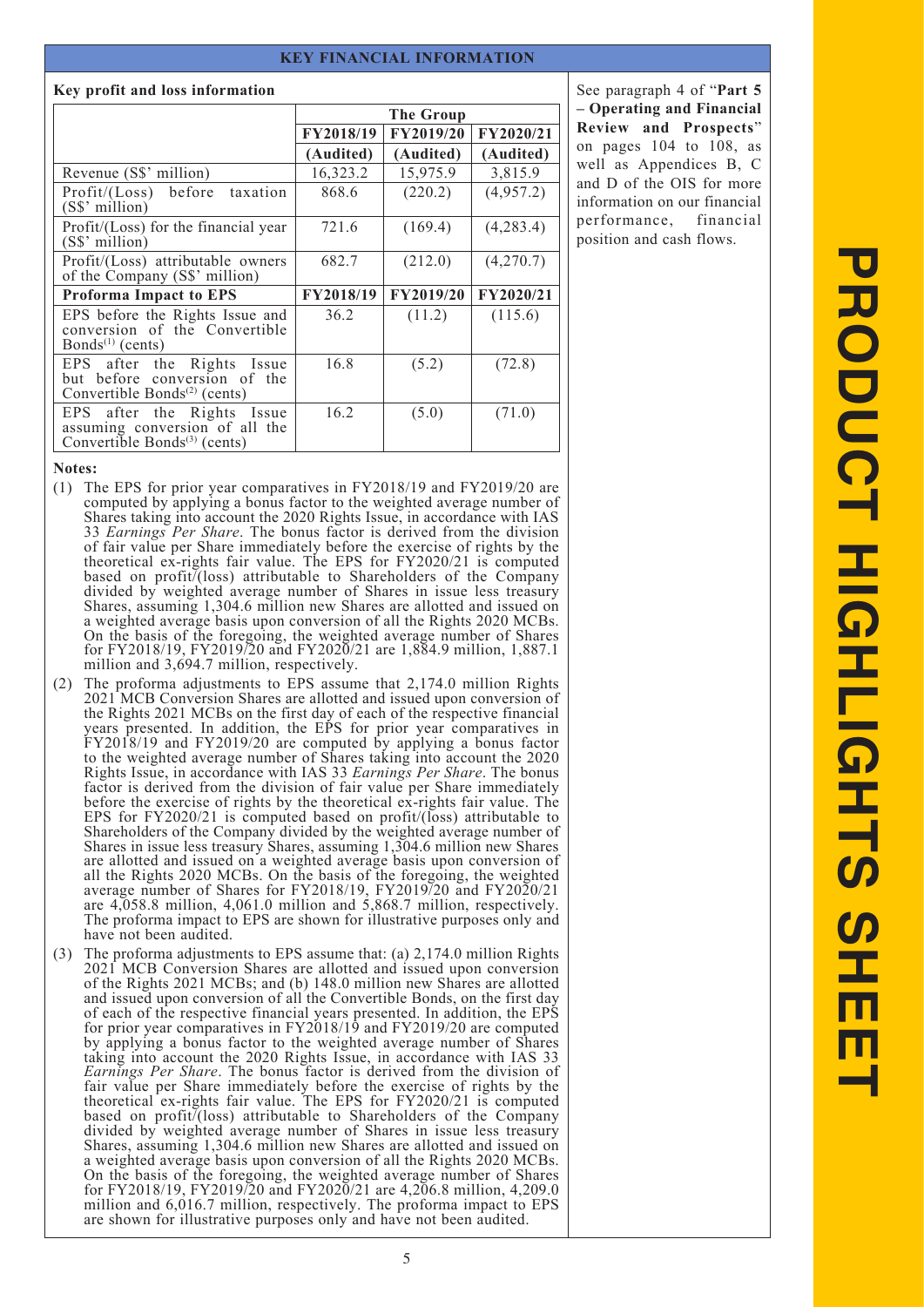|                                                                                                                                                                                                      | <b>The Group</b>                       |
|------------------------------------------------------------------------------------------------------------------------------------------------------------------------------------------------------|----------------------------------------|
| (In S\$' million)                                                                                                                                                                                    | As at<br>31 March<br>2021<br>(Audited) |
| Equity attributable to owners of the Company                                                                                                                                                         | 15,905.9                               |
| Current assets                                                                                                                                                                                       | 9,672.0                                |
| Current liabilities                                                                                                                                                                                  | 5,713.2                                |
| Net asset value before the Rights Issue                                                                                                                                                              | 15,905.9                               |
| Net asset value after the Rights Issue and conversion of the<br>Convertible Bonds but before conversion of the Rights 2020<br>MCBs and the Rights 2021 MCBs (S\$' million)                           | 22,876.4                               |
| Net asset value after the Rights Issue and conversion of<br>the Convertible Bonds, the issue of the Rights 2020 MCB<br>Conversion Shares and the Rights 2021 MCB Conversion<br>Shares (S\$' million) | 22,876.4                               |

#### **Key cash flows information**

|                                                                        | The Group              |                        |  |
|------------------------------------------------------------------------|------------------------|------------------------|--|
| (In S\$' million)                                                      | FY2019/20<br>(Audited) | FY2020/21<br>(Audited) |  |
| Net cash (used in)/provided by operating<br>activities                 | 2,731.9                | (3,292.4)              |  |
| Net cash used in investing activities                                  | (4,964.8)              | (1,314.3)              |  |
| Net cash (used in)/provided by financing<br>activities                 | 1,935.6                | 9,737.0                |  |
| Net cash (outflow)/inflow                                              | (297.3)                | 5,130.3                |  |
| Cash and cash equivalents at beginning of<br>the financial year/period | 2,944.0                | 2,685.3                |  |
| Cash and cash equivalents at end of the<br>financial year/period       | 2,685.3                | 7,783.0                |  |

The most significant factors contributing to our financial performance in FY2019/20 compared to FY2018/19 are as follows:

- Group revenue fell S\$347 million (-2.1%) year-on-year to S\$15,976 million, largely contributed by the Company, SilkAir and Scoot. The fall in revenue by the Company was mainly due to a decline in cargo revenue, as both loads (-8.8%) and yields (-3.8%) came in lower amidst a challenging trading landscape posed by international trade tensions and export manufacturing slowdown in key economies. The passenger segment registered a marginal improvement as revenue gained from growth in traffic (+1.5%) despite traffic declines induced by the COVID-19 pandemic in the fourth quarter of FY2019/20 and weaker yields (-1.0%). The revenue reductions from SilkAir and Scoot were attributable to lower passenger flown revenue from respective declines in capacity (-9.7%, -2.7%), brought about by flight cancellations following the outbreak of COVID-19, traffic  $(-8.3\%, -2.2\%)$  and yields (both  $-1.8\%$ ). In addition, the grounding of the 737-8 MAX fleet and progressive transfer of routes to Scoot also caused a reduction in SilkAir's capacity.
- Group expenditure rose S\$661 million (+4.3%) year-on-year to S\$15,917 million, primarily driven by mark-to-market losses of S\$710 million on ineffective fuel hedges for FY2020/21, attributable to a plunge in fuel prices and expected capacity cuts. Fuel cost after hedging rose by S\$49 million (+1.1%), largely from fuel hedging losses against gains in FY2019/20 (+S\$543 million) and a stronger US Dollar against the Singapore Dollar (+S\$29 million), partially offset by 9.1% decrease in average jet fuel prices (-S\$447 million) and decrease in volume uplifted (-S\$76 million).
- Group operating profit for the financial year declined S\$1,008 million (-94.5%) to S\$59 million for the financial year ended 31 March 2020.
- As a result of the foregoing and other factors set out in the OIS, the Group registered a net loss of S\$212 million, a reversal of S\$895 million from the net profit of S\$683 million recorded in FY2018/19.

The most significant factors contributing to our financial performance in FY2020/21 compared to FY2019/20 are as follows:

• Group revenue fell by S\$12,160 million (-76.1%) year-on-year to S\$3,816 million due to the plunge in passenger flown revenue across Singapore Airlines, SilkAir and Scoot. This was partially offset by higher cargo flown revenue, which rose by S\$758 million (+38.8%) year-on-year to S\$2,709 million. Strong air cargo demand, especially in key segments such as e-commerce, pharmaceuticals and electronics, provided strong support for both cargo load factors and yields amid tight industry cargo capacity.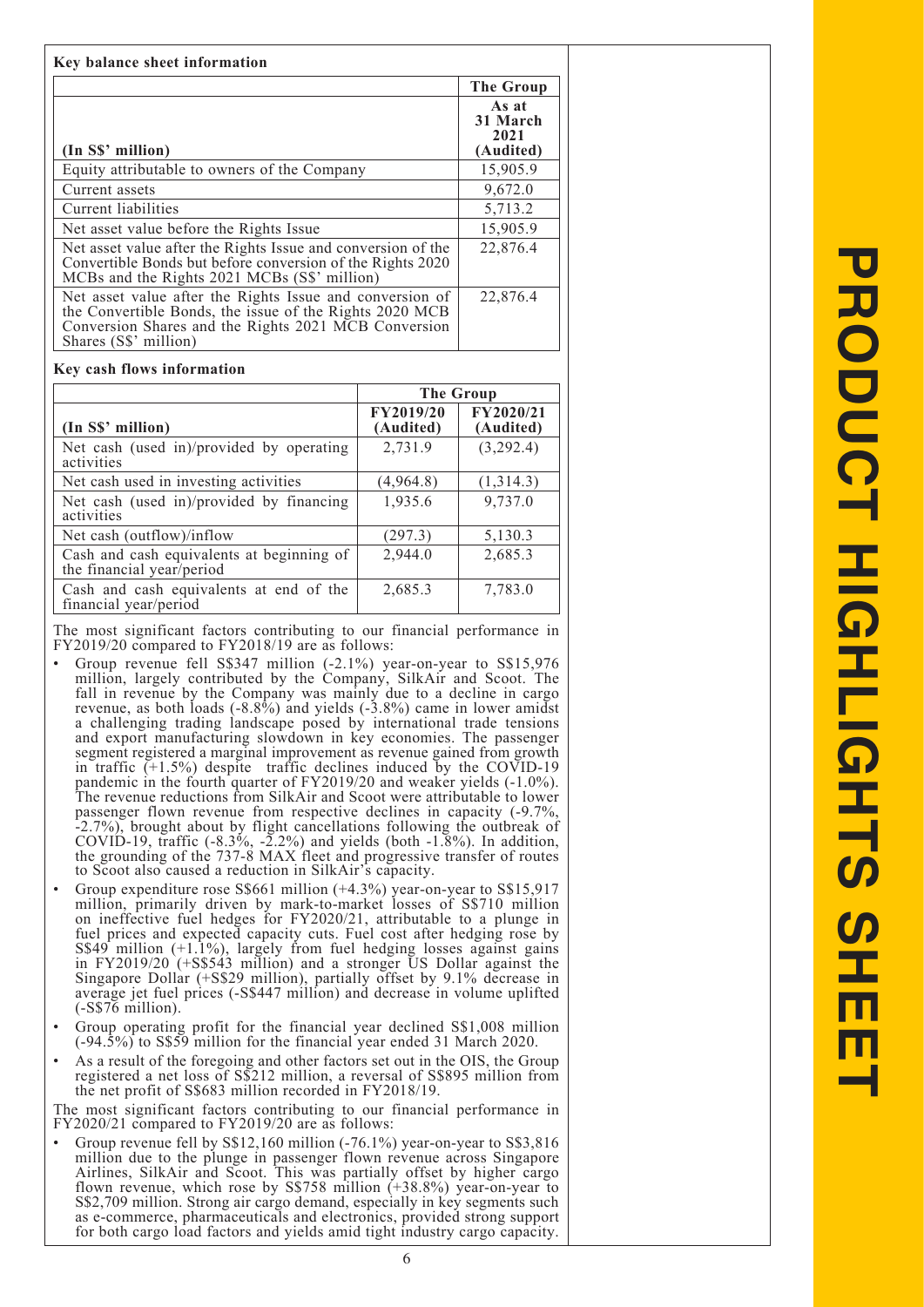| Group expenditure was S\$6,329 million, down S\$9,588 million (-60.2%).<br>Net fuel cost fell $S\$ 3,620 million (-78.1%) to $S\$ 1,016 million due to<br>capacity cuts and lower fuel prices in the first half of the year. Non-fuel<br>expenditure reduced by S\$5,472 million (-51.8%) to S\$5,099 million on<br>the back of capacity cuts, cost-saving initiatives, staff-related measures,<br>and government support schemes.                                                                                                                                                                                                                                                                                                                                                                                                                                                                                                                                                          |                                                                                                                               |
|---------------------------------------------------------------------------------------------------------------------------------------------------------------------------------------------------------------------------------------------------------------------------------------------------------------------------------------------------------------------------------------------------------------------------------------------------------------------------------------------------------------------------------------------------------------------------------------------------------------------------------------------------------------------------------------------------------------------------------------------------------------------------------------------------------------------------------------------------------------------------------------------------------------------------------------------------------------------------------------------|-------------------------------------------------------------------------------------------------------------------------------|
| The Group recorded an operating loss of S\$2,513 million in FY2020/21, a<br>reversal of S\$2,572 million from the S\$59 million operating profit recorded<br>in FY2019/20.                                                                                                                                                                                                                                                                                                                                                                                                                                                                                                                                                                                                                                                                                                                                                                                                                  |                                                                                                                               |
| As a result of the foregoing and other factors set out in the OIS, the Group<br>$\bullet$<br>reported a net loss of S\$4,271 million in FY2020/21, a deterioration of<br>S\$4,059 million against FY2019/20.                                                                                                                                                                                                                                                                                                                                                                                                                                                                                                                                                                                                                                                                                                                                                                                |                                                                                                                               |
| The above factors are not the only factors contributing to our financial<br>performance in FY2019/20 and FY2020/21. See the other factors set out in<br>paragraph 4 of "Part 5 - Operating and Financial Review and Prospects"<br>on pages 104 to 108 of the OIS.                                                                                                                                                                                                                                                                                                                                                                                                                                                                                                                                                                                                                                                                                                                           |                                                                                                                               |
| <b>BUSINESS STRATEGIES AND FUTURE PLANS</b>                                                                                                                                                                                                                                                                                                                                                                                                                                                                                                                                                                                                                                                                                                                                                                                                                                                                                                                                                 |                                                                                                                               |
| The Group intends to leverage on its existing portfolio of successful and<br>distinctive full-service and low-cost airlines brands to capture premium and<br>budget market segments, as well as its multi-hub strategy to build new hubs<br>across growth markets, and through partnerships.                                                                                                                                                                                                                                                                                                                                                                                                                                                                                                                                                                                                                                                                                                | information,<br>For<br>more<br>8<br>paragraph<br>of<br>see<br>"Part 4 – Key Information"<br>on pages 79 to 102 of the<br>OIS. |
| Its new Transformation programme (headlined as "Lead the New World"),<br>is built upon three pillars – world-class leader, financial sustainability, and<br>a dynamic and resilient team. Singapore Airlines is committed to deliver on<br>its brand promise in product quality and service excellence, with a focus on<br>measures that safeguard customers' well-being and reduce friction across the<br>travel journey. The Group will continue to embark on wide-ranging initiatives<br>to strengthen revenue-generation and achieve a more competitive cost base<br>to secure future financial stability, as well as develop a skilled and talented<br>workforce, equipped with skills to remain future-ready. This is underpinned<br>by continued investment in digital capabilities, which help to enhance core<br>offerings and operational resilience. The objective of the new Transformation<br>program is to position the Group to emerge stronger from the COVID-19<br>crisis. |                                                                                                                               |
| Since the beginning of FY2020/21, the Group has raised S\$15.4 billion in fresh<br>liquidity from the 2020 Rights Issue (S\$8.8 billion), secured aircraft financing<br>(S\$2.1 billion), bond issuances (S\$2.0 billion), aircraft sale-and-leaseback<br>transactions (S\$2.0 billion) and new committed lines of credit and short-term<br>unsecured loans (S\$0.5 billion). While the Group has raised these funds, it is<br>important to maintain a strong equity base to provide the financial foundation<br>for the Group to successfully navigate the COVID-19 crisis.                                                                                                                                                                                                                                                                                                                                                                                                                |                                                                                                                               |
| Even though mass vaccination exercises are in progress in most of the Group's<br>major markets, the prognosis for the global airline industry remains uncertain,<br>as new waves of infections around the world means that international travel<br>and immigration restrictions remain largely in place. The Group has since<br>resumed selected services, but it remains uncertain as to when air traffic will<br>recover to pre-COVID-19 levels. It is therefore crucial for the Group to have<br>sufficient liquidity to weather the current challenges.                                                                                                                                                                                                                                                                                                                                                                                                                                 |                                                                                                                               |
| Singapore Airlines has therefore decided to proceed with the Rights Issue<br>to raise gross proceeds of approximately S\$6.2 billion. The issuance allows<br>the Company to maintain a strong equity base that provides it with the<br>foundation to meet its ongoing financial commitments, and creates options<br>for raising additional debt financing as necessary. The Rights Issue will<br>also provide the resources for growth as the Company navigates through the<br>ongoing COVID-19 crisis. Further, it would also allow the Group to make<br>the necessary investments and capitalise on any opportunities that may arise,<br>and allow it to secure its industry-leading position.                                                                                                                                                                                                                                                                                            |                                                                                                                               |

**PRODUCT HIGHLIGHTS SHEET PRODUCT HIGHLIGHTS SHEET**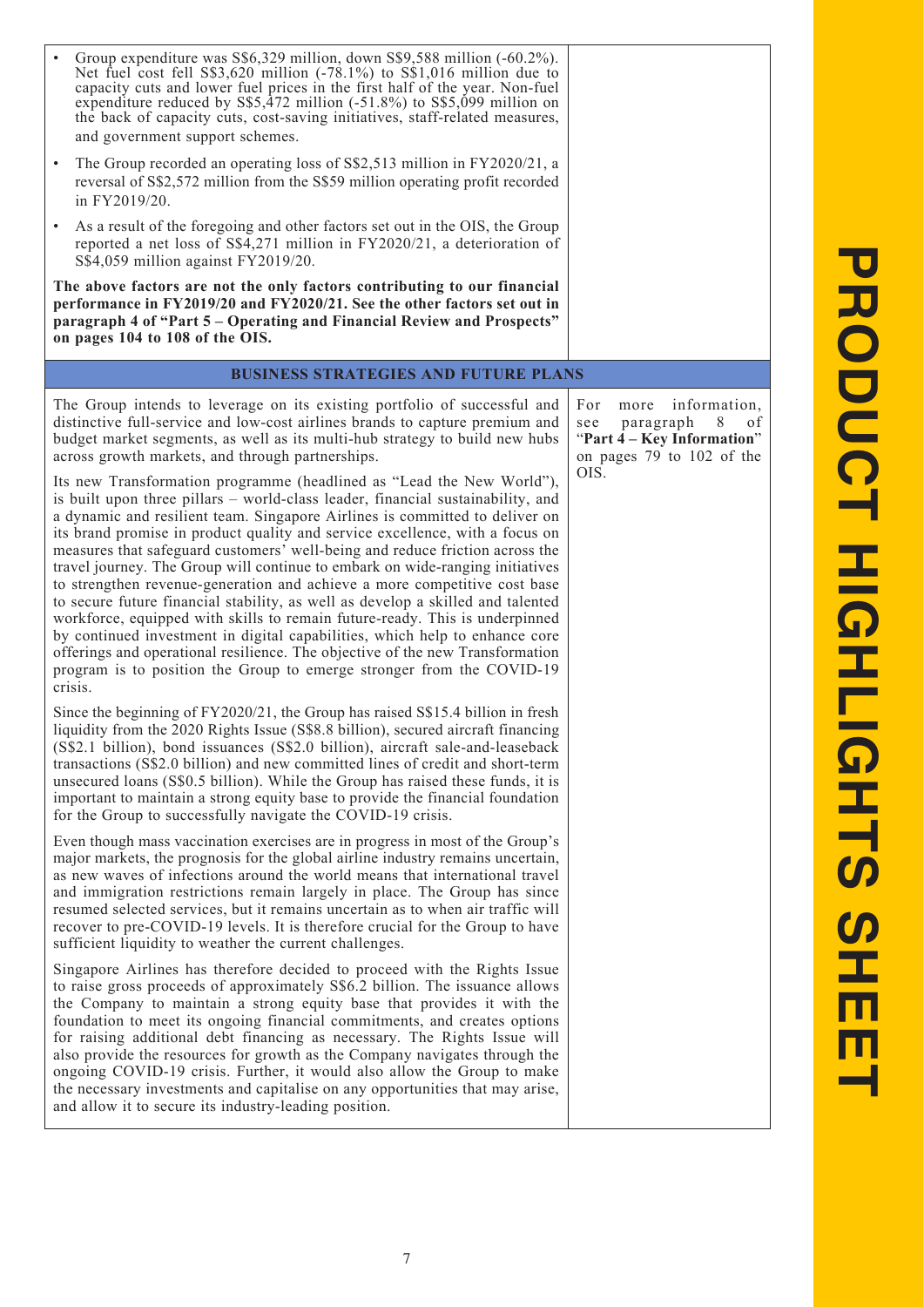# **TRENDS, UNCERTAINTIES, DEMANDS, COMMITMENTS OR EVENTS REASONABLY LIKELY TO HAVE A MATERIAL EFFECT**

Based on current schedules, the Group's passenger capacity is expected to be around 32% of pre-COVID-19 levels by July 2021. Despite the resurgence of COVID-19 infections in many parts of the world, the growing pace of mass vaccination exercises in key markets provides hope for a further recovery in international air travel demand. Singapore Airlines strongly supports all efforts to further open borders in a safe and calibrated manner. The Group expects to continue with a measured expansion of the passenger network, and will remain flexible in adjusting its capacity to meet the demand for air travel.

Strong fundamentals continue to drive air cargo demand, with healthy Purchasing Managers' Index readings across many key export economies. Demand from the e-commerce and pharmaceutical segments, among others, remain robust. The Group believes that Singapore Airlines is well-positioned to capture more COVID-19 vaccine shipments into the Asia Pacific region as vaccine production ramps up and exports grow.

In this regard, given the high degree of uncertainty, the Company is actively taking steps to strengthen its balance sheet and liquidity position, and the Rights Issue is a critical component of these efforts. The Rights Issue provides certainty of funding and the Rights 2021 MCBs have been structured to provide the Company with flexibility to manage its capital structure.

The proceeds from the Rights Issue will also provide financial resilience and flexibility to the Company, enabling the Company to address near-term operational and cashflow requirements while providing for committed capital expenditure. In addition, the Rights Issue will enable the Company to be well-positioned to respond quickly when national borders reopen and capture medium-to-long term growth beyond the COVID-19 situation, while at the same time allowing the Company to continue to focus on its strategic priorities, including its investment in fleet modernisation plans and improving future operating efficiencies, including IT related investments. This is expected to strengthen the Group's competitive advantages.

# **USE OF PROCEEDS**

The estimated net proceeds from the Rights Issue (after deducting estimated expenses incurred in connection with the Rights Issue) are expected to be approximately S\$6.2 billion ("**Net Proceeds**").

The Company intends to utilise the Net Proceeds for the following purposes:

| <b>Purpose</b>                                                        | Amount         | Percentage<br>of Proceeds | <b>Use of Proceeds</b>                                                                                |
|-----------------------------------------------------------------------|----------------|---------------------------|-------------------------------------------------------------------------------------------------------|
| Operating<br>cashflow                                                 | S\$2.0 billion | 32%                       | To fund fixed costs and other<br>operating expenses                                                   |
| Capital<br>expenditure                                                | S\$2.7 billion | 44%                       | fund aircraft<br>To<br>and<br>aircraft related payments<br>and investments in digital<br>capabilities |
| Other fixed<br>commitments                                            | S\$1.5 billion | 24%                       | To be used for debt service<br>other<br>contractual<br>and<br>payments                                |
| <b>Total</b>                                                          | S\$6.2 billion | $100\%$                   |                                                                                                       |
|                                                                       |                |                           | <b>KEY RISKS</b>                                                                                      |
| Investing in the Rights 2021 MCBs involves substantial risks. Set out |                |                           |                                                                                                       |

**below are some of the key risks of investing in the Rights 2021 MCBs. This list is not exhaustive, and does not represent all the risks associated with, and considerations relevant to, the Rights 2021 MCBs or your decision to subscribe for the Rights 2021 MCBs. The value of the Rights 2021 MCBs and Rights 2021 MCB Conversion Shares may rise or fall. These risks may cause you to lose some or all of your investment.**

information on risk factors, see "**Risk Factors**" on pages 34 to 53 of the OIS.

For more information, see paragraphs 1 to 4 of "**Part 4 – Key Information**" on pages 77 to 78 of the OIS.

For more information, see "**Part 5 – Operating and Financial Review and Prospects**" on pages 103 to 114 of the OIS.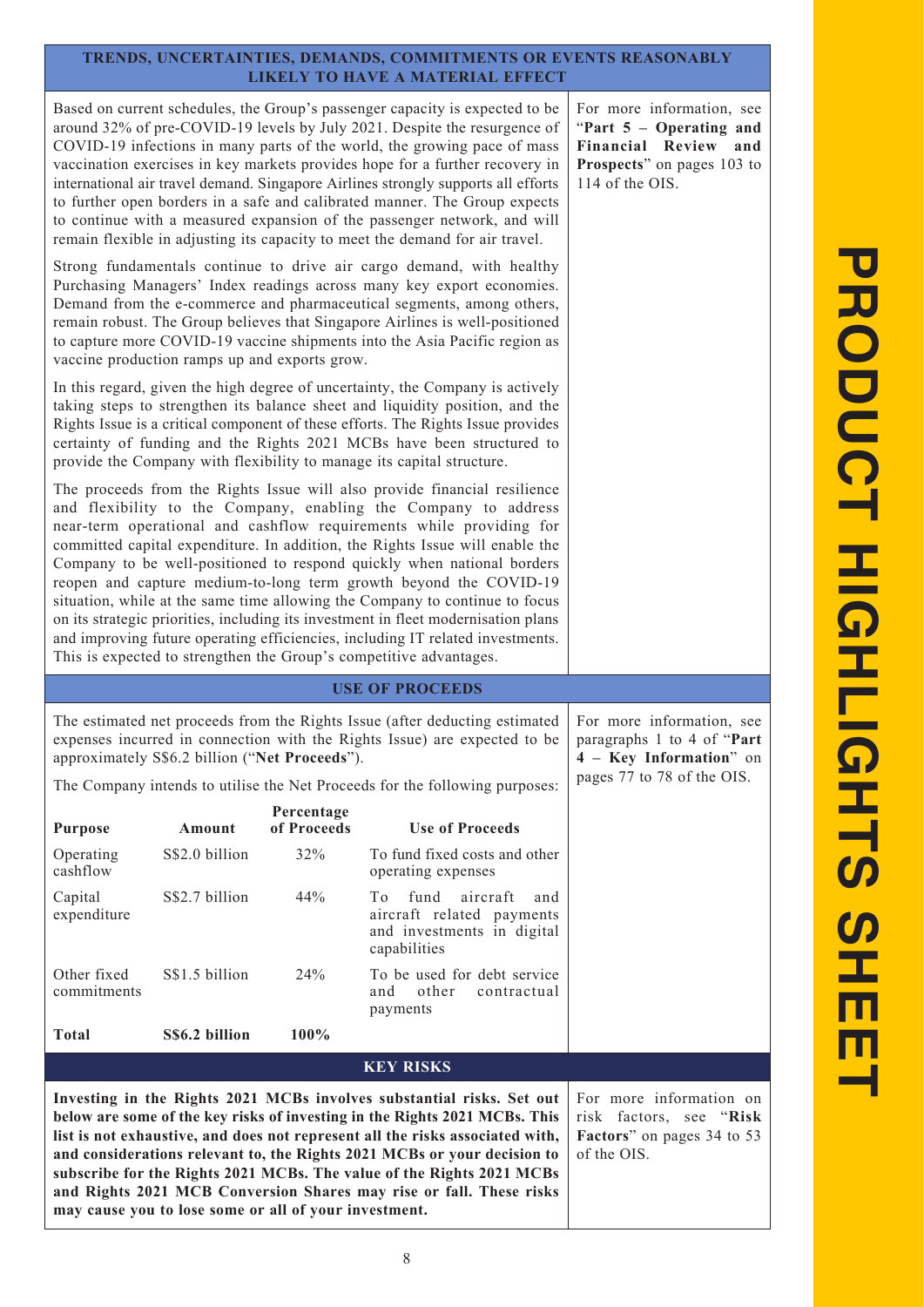#### **BUSINESS-RELATED RISKS**

#### **Risks Relating to the Group's Business**

• The COVID-19 pandemic has had a material adverse impact on the Group's business and the outbreak of any contagious disease with human-to-human airborne or contact propagation effects that escalates into a regional or global epidemic or pandemic may have an adverse impact on all airlines, including Singapore Airlines which may operate to or from such affected areas/regions. The COVID-19 pandemic has led to a global collapse in the demand for air travel and resulted in a significant decline in the Group's passenger revenues from February 2020. Without a domestic segment, the airlines operated by the Group are significantly more vulnerable when governments restrict the free movement of people across national borders, or ban air travel altogether to curb the spread of COVID-19. The significant decline in passenger traffic for all three passenger airlines operated by the Group (FY2020/21 vs FY2019/20: -97.9%) resulted in a substantial reduction in passenger flown revenue, which has materially and adversely affected the Group's financial performance. In response to the collapse in demand for air travel, the Group scaled back operations in April 2020 and cut capacity to only 3% compared to pre-COVID-19 levels (i.e. January 2020). The Group subsequently grew its passenger capacity in a calibrated manner, reaching 23% of pre-COVID-19 levels at the end of March 2021.

In addition, the emergence of more virulent COVID-19 strains or the outbreak of another contagious disease with human-to-human airborne or contact propagation effects (e.g. Avian Flu H5N1, Severe Acute Respiratory Syndrome ("**SARS**"), Ebola, Middle East respiratory syndrome coronavirus, etc.) that escalates into a regional or global epidemic or pandemic may have an adverse impact on all airlines, including Singapore Airlines which may operate to or from such affected areas and regions. The demand for air travel may be severely reduced as international and national response plans, which may include tightening of border controls and closure or restriction of access to airspace or airports around the world, are put in place to address such contagion.

- The Group's business and financial positions could be negatively impacted by inadequate liquidity. Should any of the Group's existing credit or borrowing facilities be cancelled, reduced or otherwise not be made available to the Group, the Group's liquidity and cash flow position may be materially and adversely affected. The Company's short term liquidity requirements may also increase as a result of the Company's obligations to refund its customers for forward tickets on flights which have been cancelled. Due to the volatile global economic climate and the current operating environment in the aviation industry as a result of the COVID-19 outbreak, it may be difficult for airlines to rely on traditional funding channels such as secured financing, sale-and-leaseback transactions and debt capital markets to mitigate liquidity and cash flow issues and there is no assurance that the Group will be able to raise financing through such funding channels on acceptable terms or at all.
- The Group's earnings are affected by changes in the price of jet fuel. Historically, fuel costs have been subject to wide price fluctuations based on geopolitical issues and supply and demand. Due to the variety of factors that affect the price of fuel, the cost of fuel cannot be predicted with any degree of certainty. In addition, the scale of reduced flights due to the COVID-19 pandemic meant that the Group was in an over-hedged position with respect to fuel consumption in FY2020/21, and the expected consumption for FY2021/22. Accordingly, surplus hedges need to be classified as ineffective under applicable financial reporting standards. Due to these surplus hedges, the Group recorded fuel hedging ineffective losses of S\$710 million and S\$214 million in FY2019/20 and FY2020/21 respectively. There is no assurance that further mark-to-market losses will not be experienced for the rest of FY2021/22, or beyond.

#### **LEGAL, REGULATORY AND ENFORCEMENT RISKS**

#### **Rights 2021 MCB Holders have no right to require redemption**

The Rights 2021 MCBs may be redeemed at the option of the Company in whole or in part on every Semi-Annual Date. The Rights 2021 MCBs may become due and payable as a result of an Event of Default. However, Rights 2021 MCB Holders have no right to require the Company to redeem the Rights 2021 MCBs. Unless redeemed at the option of the Company or unless the Rights 2021 MCBs become due and payable as a result of an Event of Default, the Rights 2021 MCBs can only be disposed of by sale prior to the Maturity Date or by mandatory conversion into Rights 2021 MCB Conversion Shares on the Maturity Date. Upon such mandatory conversion, Rights 2021 MCB Holders will receive Rights 2021 MCB Conversion Shares and will not be repaid in cash. Rights 2021 MCB Holders who wish to sell their Rights 2021 MCBs may be unable to do so at a price at or above the amount they have paid for them, or at all, if insufficient liquidity exists in the market for the Rights 2021 MCBs or if permission is not granted by the SGX-ST for the listing and quotation of the Rights 2021 MCBs on the Main Board of the SGX-ST due to an insufficient spread of holdings of the Rights 2021 MCBs to provide for an orderly market in the Rights 2021 MCBs.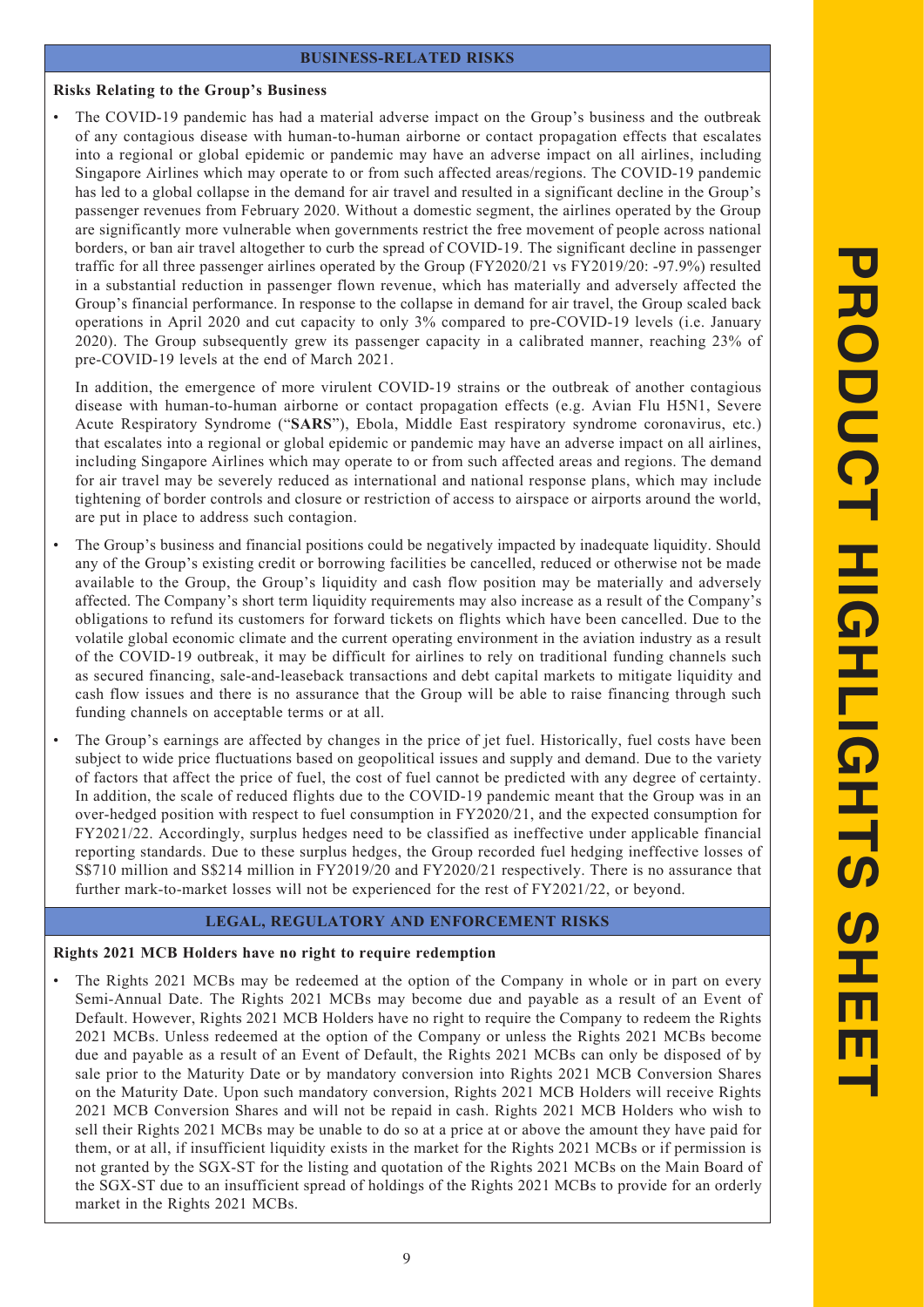#### **The Rights 2021 MCBs are unsecured**

• The Rights 2021 MCBs constitute direct, unconditional, unsubordinated and unsecured obligations of the Company. Claims of secured creditors will have priority over unsecured creditors, including the Rights 2021 MCB Holders. The Rights 2021 MCBs do not impose any negative pledge on the Company in relation to its present and future borrowings.

Accordingly, on a winding-up of the Company at any time prior to the Maturity Date, the Rights 2021 MCB Holders will not have recourse to any specific assets of the Company or the Group as security for outstanding payment or other obligations under the Rights 2021 MCBs owed to Rights 2021 MCB Holders and there can be no assurance that there would be sufficient value in the assets of the Company after meeting all claims ranking ahead of the Rights 2021 MCBs to discharge all outstanding payment and other obligations under the Rights 2021 MCBs owed to Rights 2021 MCB Holders.

#### **The Company may not be in a position to meet its payment obligations under the Rights 2021 MCBs, and there are limited remedies for non-payment under the Terms and Conditions of the Rights 2021 MCBs**

• The Rights 2021 MCBs may become due and payable as a result of an Event of Default. If such event were to occur, no assurance can be given that the Company will have enough funds to pay the relevant redemption amount for the Rights 2021 MCBs. In addition, the right to institute proceedings against the Company is limited to circumstances where payment has become due in accordance with the Terms and Conditions of the Rights 2021 MCBs and the Company fails to make payment when due. If an Event of Default has occurred and is continuing, the Trustee at its discretion may (but is not obliged to), and if so requested in writing by the holders of not less than 30 per cent. in principal amount of the Rights 2021 MCBs then outstanding or if so directed by an Extraordinary Resolution of the Rights 2021 MCB Holders shall (subject to its rights under the Trust Deed to be indemnified and/or secured and/or pre-funded to its satisfaction by the Rights 2021 MCB Holders), give notice to the Company that the Rights 2021 MCBs are, and they shall accordingly thereby become, immediately due and repayable. The Trustee may, at its discretion and without further notice, take such actions and/or steps and/or institute such proceedings against the Company as it may think fit to enforce repayment of the Rights 2021 MCBs and to enforce the provisions of the Trust Deed. Further, Rights 2021 MCB Holders are not entitled to proceed directly against the Company to enforce the performance of any of the provisions of the Rights 2021 MCBs unless the Trustee, having become bound as aforesaid to take proceedings, fails or neglects to do so within a reasonable period and such failure or neglect is continuing.

#### **The Trustee may request that the Rights 2021 MCB Holders provide pre-funding, indemnity and/or security to its satisfaction before it takes action on behalf of Rights 2021 MCB Holders**

• In certain circumstances (including without limitation the giving of notice to the Company if an Event of Default under the Rights 2021 MCBs occurs and is continuing and the taking of enforcement steps), the Trustee may, at its discretion, request the Rights 2021 MCB Holders to provide pre-funding and/or an indemnity and/or security to its satisfaction before it takes action on behalf of Rights 2021 MCB Holders. The Trustee shall not be obliged to take any such actions if not pre-funded, indemnified and/or secured to its satisfaction. Negotiating and agreeing to any pre-funding, indemnity and/or security can be a lengthy process and may impact on when such actions can be taken. The Trustee may not be able to take action, notwithstanding the provision of pre-funding, indemnity or security to it, in breach of the terms of the Trust Deed constituting the Rights 2021 MCBs and/or in circumstances where there is uncertainty or dispute as to the applicable laws or regulations. In such event, to the extent permitted by the relevant agreements (including the Terms and Conditions of the Rights 2021 MCBs and the Trust Deed) and applicable law, it will be for Rights 2021 MCB Holders to take such action directly.

# **MARKET AND CREDIT RISKS**

**The Conversion Price of the Rights 2021 MCBs is not an indication of the underlying value of the Shares. Further, the Rights Issue may cause the market value of the Shares to fluctuate or decrease**

• The initial Conversion Price will be the prevailing conversion price of the Rights 2020 MCBs, being S\$4.84 per Rights 2021 MCB Conversion Share. The Conversion Price does not bear a direct relationship to the book value of the Company's assets, past operations, cash flow, earnings, financial condition or any other established criteria for value, and Shareholders should not consider the Conversion Price to be any indication of the underlying value of the Shares.

There is also no assurance that the market price of the Shares will be equal to or higher than the Conversion Price of the Rights 2021 MCBs. Unless previously redeemed or purchased and cancelled, the Rights 2021 MCBs will be mandatorily converted into Rights 2021 MCB Conversion Shares on the Maturity Date at the Conversion Price in effect at the Maturity Date, regardless of whether such Conversion Price is below, equal to or higher than the prevailing market price of the Shares. If the prevailing market price of the Shares is lower than the Conversion Price in effect at the Maturity Date, Rights 2021 MCB Holders may effectively be paying a higher price for their Rights 2021 MCB Conversion Shares as compared to if they had bought Shares in the market at the prevailing market price. Further, if the market price of the Shares falls below the Conversion Price after the Rights 2021 MCBs are mandatorily converted into Rights 2021 MCB Conversion Shares, the Rights 2021 MCB Holders will suffer a loss.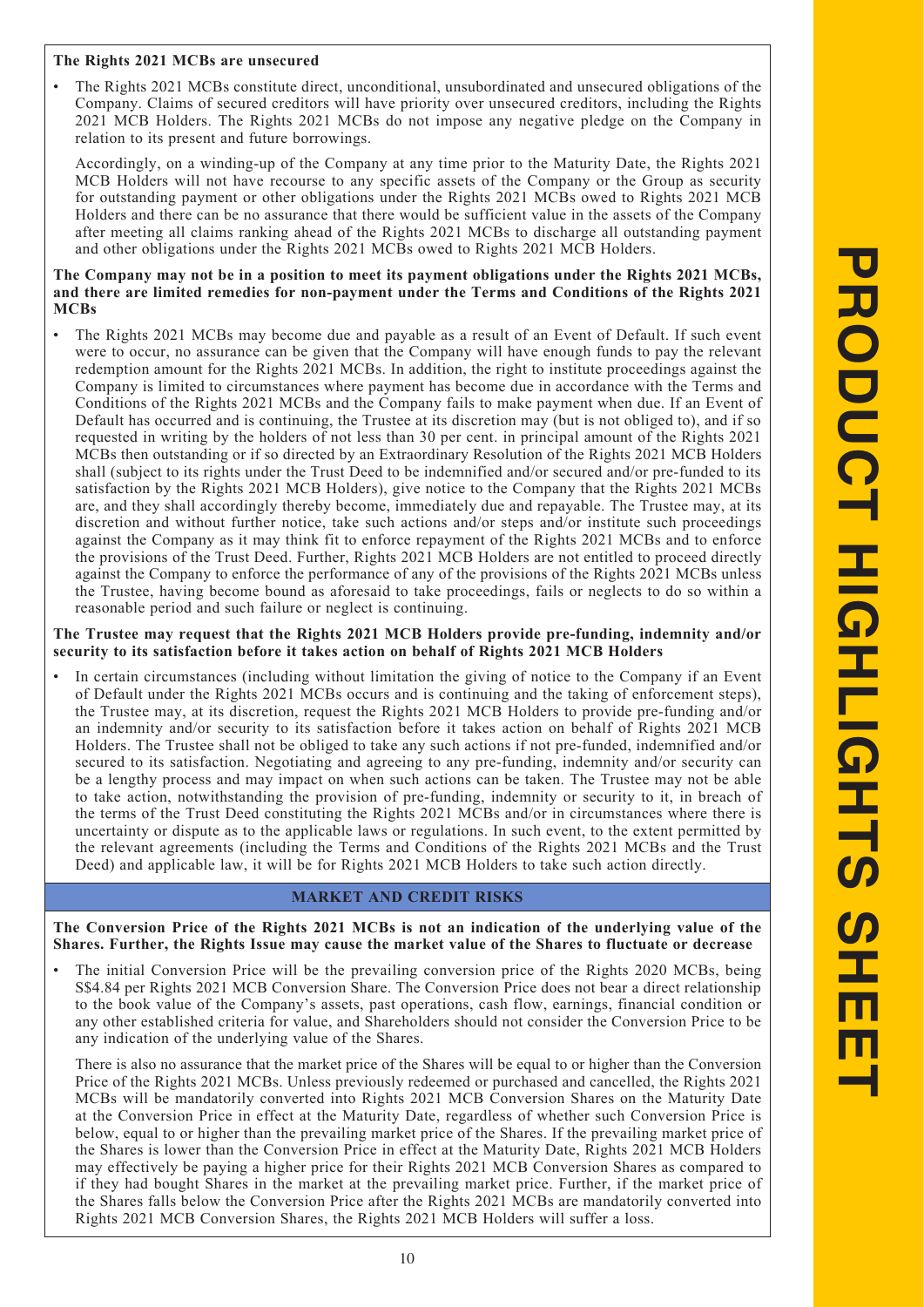# **LIQUIDITY RISKS**

# **The Rights 2021 MCBs may not be listed**

The SGX-ST has granted approval in-principle for the listing of and quotation for, among other things, the Rights 2021 MCBs on the Main Board of the SGX-ST, subject to, inter alia, there being a sufficient spread of holdings of the Rights 2021 MCBs to provide for an orderly market in the Rights 2021 MCBs. There is no assurance that the Rights 2021 MCBs will, upon issue, be listed and quoted on the Main Board of the SGX-ST. In such event, the Rights 2021 MCBs may be traded over-the-counter on the Debt Securities Clearing and Settlement System and will be cleared through CDP. However, Rights 2021 MCB Holders will not be able to trade their Rights 2021 MCBs on the SGX-ST.

#### **There is no prior market for the Rights 2021 MCBs and no assurance that one will develop to provide liquidity for the Rights 2021 MCBs**

The Rights 2021 MCBs are a new issue of securities for which there is currently no trading market. No assurance can be given that an active trading market for the Rights 2021 MCBs will develop or, if a market does develop, as to the liquidity or sustainability of any such market and the ability of the Rights 2021 MCB Holders to sell their Rights 2021 MCBs. If an active market for the Rights 2021 MCBs fails to develop or is not sustained, the trading price of the Rights 2021 MCBs could fall below the Issue Price. Even if an active market for the Rights 2021 MCBs were to develop, the Rights 2021 MCBs could trade at prices that may be lower than the Issue Price. The trading price of the Rights 2021 MCBs will depend on many factors, including (a) prevailing interest rates and the market for similar securities; (b) the Group's financial condition, financial performance and future prospects; and (c) fluctuations in the market price of the Shares.

## **OTHER PERTINENT RISKS**

**Rights 2021 MCB Holders are subject to the Terms and Conditions of the Rights 2021 MCBs, which include provisions as to modifications, waivers and events of default**

• The Terms and Conditions of the Rights 2021 MCBs contain provisions for calling meetings of Rights 2021 MCB Holders to consider matters affecting their interests generally. These provisions permit defined majorities to bind all Rights 2021 MCB Holders including Rights 2021 MCB Holders who did not attend and vote at the relevant meeting and Rights 2021 MCB Holders who voted in a manner contrary to the majority.

|                                                    |   | <b>DEFINITIONS</b>                                                                                                                                                                                                                                                                                                                                                                                                                                                                                                                                                                       |
|----------------------------------------------------|---|------------------------------------------------------------------------------------------------------------------------------------------------------------------------------------------------------------------------------------------------------------------------------------------------------------------------------------------------------------------------------------------------------------------------------------------------------------------------------------------------------------------------------------------------------------------------------------------|
| <b>CDP</b>                                         |   | The Central Depository (Pte) Limited.                                                                                                                                                                                                                                                                                                                                                                                                                                                                                                                                                    |
| <b>Convertible Bonds</b>                           |   | The S\$850 million in aggregate principal amount of 1.625% convertible<br>bonds due 2025 issued by the Company on 3 December 2020.                                                                                                                                                                                                                                                                                                                                                                                                                                                       |
| <b>EPS</b>                                         |   | Earnings/(Loss) per Share.                                                                                                                                                                                                                                                                                                                                                                                                                                                                                                                                                               |
| <b>Event of Default</b>                            |   | An event of default under the Terms and Conditions of the Rights 2021<br>MCB <sub>s</sub> .                                                                                                                                                                                                                                                                                                                                                                                                                                                                                              |
| FY2018/19                                          |   | Financial year ended 31 March 2019.                                                                                                                                                                                                                                                                                                                                                                                                                                                                                                                                                      |
| <b>FY2019/20</b>                                   |   | Financial year ended 31 March 2020.                                                                                                                                                                                                                                                                                                                                                                                                                                                                                                                                                      |
| FY2020/21                                          |   | Financial year ended 31 March 2021.                                                                                                                                                                                                                                                                                                                                                                                                                                                                                                                                                      |
| FY2021/22                                          |   | Financial year ending 31 March 2022.                                                                                                                                                                                                                                                                                                                                                                                                                                                                                                                                                     |
| Group                                              |   | The Company and its subsidiaries.                                                                                                                                                                                                                                                                                                                                                                                                                                                                                                                                                        |
| <b>Latest Practicable Date</b>                     |   | 21 May 2021.                                                                                                                                                                                                                                                                                                                                                                                                                                                                                                                                                                             |
| <b>Rights Issue</b>                                |   | The proposed renounceable rights issue by the Company of up to<br>S\$6,196,793,517 in aggregate principal amount of Rights 2021 MCBs, at<br>the Issue Price, in the denomination of S\$1.00 for each Rights 2021 MCB,<br>on the basis of 209 Rights 2021 MCBs for every 100 existing Shares held<br>by Entitled Shareholders (which, for the avoidance of doubt, excludes<br>treasury Shares held by the Company and the Special Share held by the<br>Minister for Finance) as at the Record Date, fractional entitlements to be<br>disregarded, on the terms and conditions of the OIS. |
| <b>Rights 2020 MCB</b><br><b>Conversion Shares</b> | ÷ | The new Shares to be allotted and issued by the Company upon conversion<br>of the Rights 2020 MCBs on the Maturity Date, subject to the terms and<br>conditions of the Rights 2020 MCBs.                                                                                                                                                                                                                                                                                                                                                                                                 |

# **PRODUCT HIGHLIGHTS SHEET PRODUCT HIGHLIGHTS**